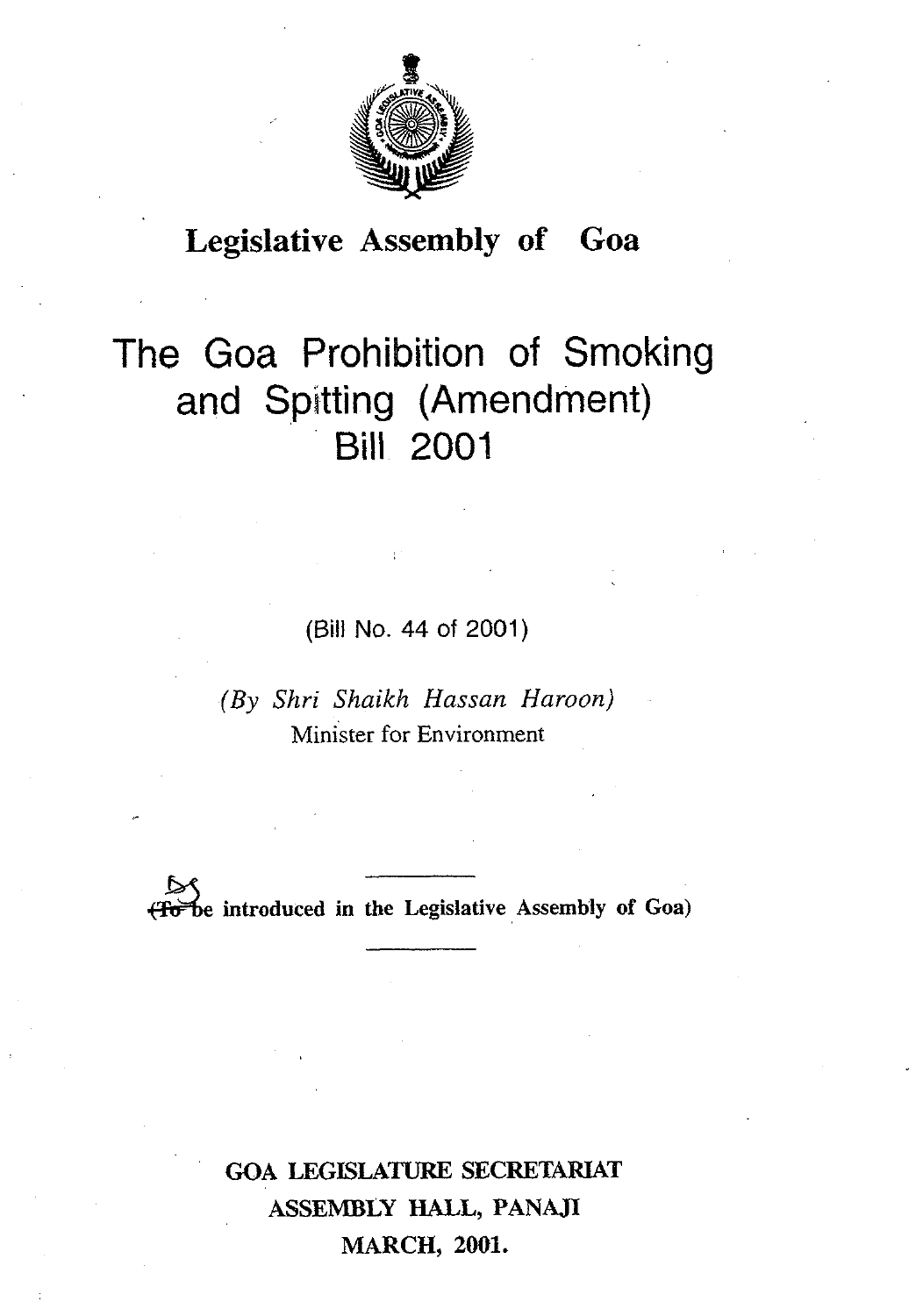# The Goa Prohibition of Smoking and Spitting (Amendment) Bill 2001

#### **(Bill** No. **44** of 2001)

#### BILL

### To amend the Goa Prohibition of Smoking **and**  Spitting Act, **1997,**

Be it enacted by the Legislative Assembly of the State of Goa in the Fifty-second Year of the Republic of India as follows:-

Short title and commencement.—  $(1)$  This Act may be called the Goa Prohibition of Smoking and Spitting (Amendment) Act, 2001.

(2) It shall come into force at once.

2. Amendment of section 9.— In section 9 of the Goa Prohibition of Smoking and Spitting Act, 1997 (Goa Act No. 5 of 1999), the following proviso shall be added.

"Provided that the Government may, by notification in the Official Gazette, specify the tobacco products and wards/localities within the limits of municipal councils, for which, the aforesaid prohibition shall not apply,".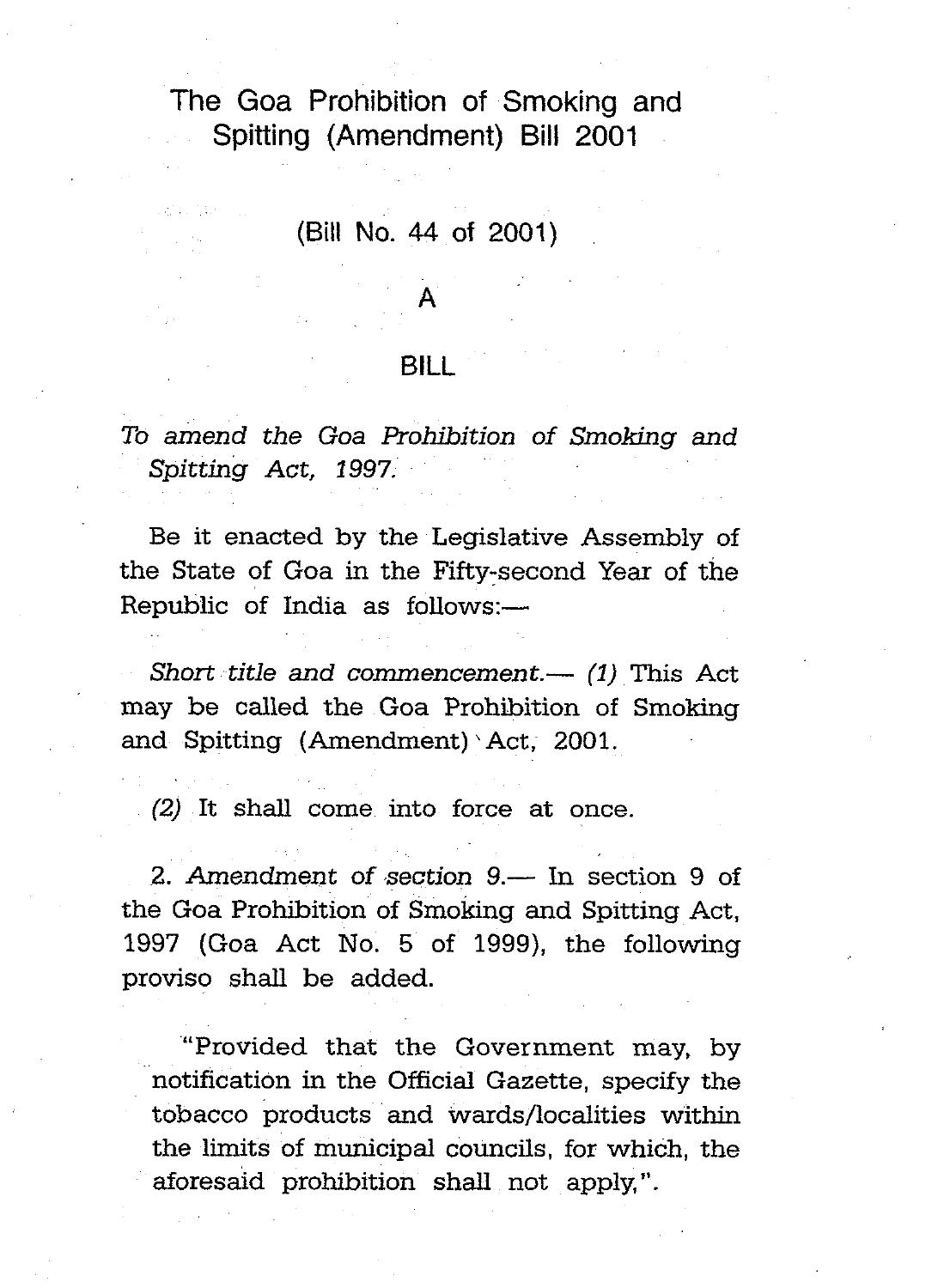## The Statement of Objects and Reasons

 $-i$ 

Section 9 of the Goa Prohibition of Smoking and Spitting Act, 1997 **(Act** 5 of 1999) prohibits the storage, sale, or distribution of tobacco products such as cigarettes, beedies, ghutka, snuff, etc. within 100 meters around the place of worship, or any college, school or other educational institutions.

It is now apparent that in certain municipal areas, the implementation of the provision of said section 9 of the Act, 1997, is not practicable due to the following reasons:-

**(a)** Several gadas (within municipal limits) which were ordered to be removed by the Honourable High Court of Bombay (Goa Bench) have been recently rehabilitated, by the municipalities in designated hawking zones identified with much difficulty after looking into various options. Coincidently, these hawking zones are also close to educational institutions and places of worship and no alternate sites are available for the said purpose.

 $(b)$  Most of our cities/towns are very small in size and have a number of temples/churches and educational institutions spread all over, within municipal limits. As such, if any gada is relocated beyond 100 meters of one particular educational institution/palce of worship, in **all**  probability may come within 100 meters of another such entity.

**(c)** In municipal areas, most of gada owners, who are located in the 100 metres exclusion zone, earn their daily bread due to incidental sale of tobacco products such as cigarettes and beedies, which is prohibited, under section 9, alongwith the sale of other more addictive/harmful but cheaper products, such as ghutka, chewing tobacco, zarda etc.

-?–

Further, section 8 of the Act, 1997, prohibits the sale of tobacco products to persons below the age of twenty-one years and hence the objective of keeping the tobacco products beyond the reach of a majority of schoo/college students who are below the said age limit is achieved.

- **<sup>n</sup>**

This Bill, therefore, seeks to suitably amend section 9 of the said **Act,** 1997, so as to enable the Government to specify the tobacco products and wards/localities, within the limits of Municipal Councils, in respect of which the prohibition on storage, distribution and sale as provided under section 9 of the said Act, 1997, shall not apply.

#### Financial Memorandum

No Financial implications are involved in the proposed Amendment **Bill.** 

#### Memorandum Regarding Delegated Legislation

Proposed proviso to section 9 of the Goa Prohiibition of Smoking and Spitting Act, 1997